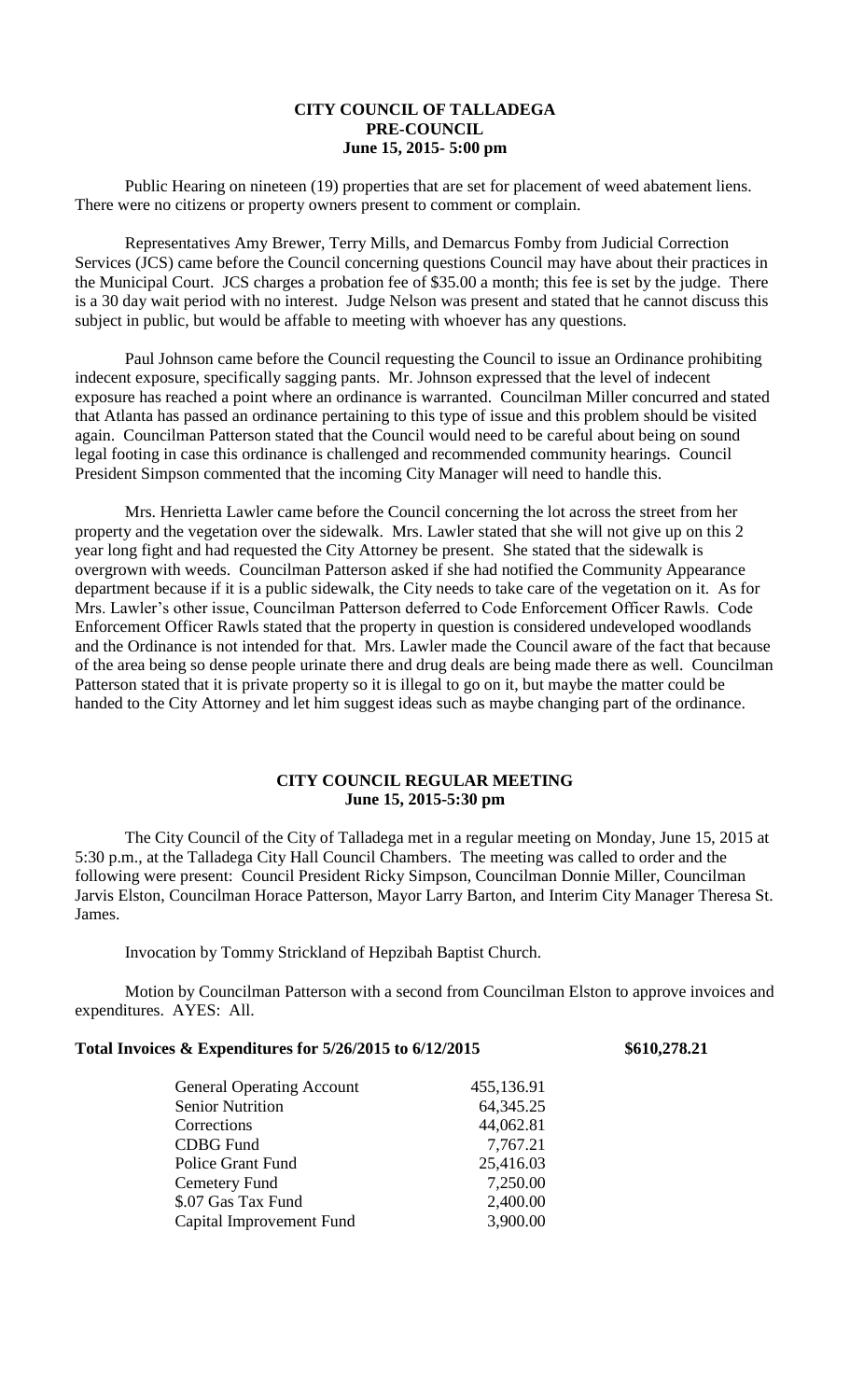Motion by Councilman Patterson with a second from Councilman Miller for approval of minutes of the Regular Meeting of June 1, 2015. AYES: All

Mayor Barton swore in George Hartsfield to the Talladega Heritage Commission.

City Clerk Cheeks gave an update on the applications for two Alabama Historical Commission grants which were approved in March 2015. Both grants have been awarded as \$10,000 with a \$2,500 matching funds for the Talladega Historic Courthouse Square and Silk Stocking District National Register update and \$2,000 with a \$500 matching funds for the Talladega Historic Preservation Commission training.

Council President Simpson deferred to Fire Chief Warwick concerning the firefighter grant award. The Council approved the application for the 2014 FEMA Assistance to FireFighters Grant in November 2014. The application was for the replacement of outdated self-contained breathing apparatus (SCBAs). The Fire Department was notified of the award from FEMA in the amount of \$121,905 with a 5% match by the City for a total project amount of \$128,000. The match amount has been budgeted in the CIP. This grant award was made possible through efforts of JMCM Consulting, who wrote the grant application, and Congressman Mike Rogers. A letter of thank-you to Congressman Rogers was requested from the Council.

Dr. Adia Winfrey came before the Council to request permission for a block party on McClellan Street on July  $4<sup>th</sup>$  from 4pm-10pm. Event organizers will abide by the Consuming in Public/Open Container Ordinance and request to close McClellan Street. Motion by Councilman Elston with a second from Councilman Patterson to approve the street closure request. AYES: All

Council President Simpson deferred to Public Works Director Phillips regarding an update on Public Work projects. In regards to the Avenue H detention study and design, Neel-Schaffer has provided a set of plans to review, along with legal descriptions of required easements needed for this project. The legal descriptions have been sent to the City Attorney. Once the easements have been prepared, the City will procure the property signatures and record the easements prior to bidding of this project.

The survey has been completed for the Haynes Street detention and is awaiting the final hydraulic analysis before moving forward.

Concerning the Isbell Circle Bridge replacement, Neel Schaffer has submitted the plans and specifications to ALDOT and the City is waiting on ALDOT to schedule the PS&E review. As required by FHWA the removal and release of the Historic Bridge has been advertised to qualified organizations.

The Coosa and West Bridge replacement plans have been submitted and a PS&E review was held. Several issues need to be address and the plans will be resubmitted. The deed descriptions for the required ROW and the relocation of utilities which were not included in the plans, are pending.

McCartney Construction is continuing work on the Fire Department Parking area. First Street and the recycling facility are complete. The remaining items are to be covered in a final punch list.

The field survey and no rise analysis for the Brignoli Street Culvert have been completed and at this point easement documents will need to be prepared and the contract, currently in the works, with Neel Schaffer will be needed to prepare the plans and specifications.

Concerning the Frazier Farm Drainage project, CDG Engineers and Waites Construction are preparing letters with time frames to address each of these citizens' concerns. Waites Construction also received a punch list of minor items that will need to be address prior to the public hearing and closing of this project.

Brought before the Council is an update on The Square Cup project by Interim City Manager St. James. The City was awarded a grant from the USDA in the amount of \$95,000 for renovations to the Kenwin-Waldrep building, which would house the proposed "The Square Cup" coffee shop. Matching funds were budgeted in the Capital Improvement Program for a total project amount of \$200,000. Bids were opened on June 9, 2015 and unfortunately, the low base bid was \$340,323. In addition, a 6" fire suppression line must be run to the building by the Water Department to meet fire code. Per the Water Department's bond covenants, they must charge for this service as this is work that would not be performed otherwise. Interim City Manager St. James stated that there were three options that can be taken. The first option is to rebid the project in hopes of receiving a lower bid. The second option is to abandon the project, in which case the grant funds must be turned down, the architect's fee and the "sweat equity" already provided by the lessee must be paid out of City's funds, and the City loses a potential business, or lastly, the project can be approved at the higher budget amount and the necessary additional funding provided by delaying or deleting another project currently approved in the CIP.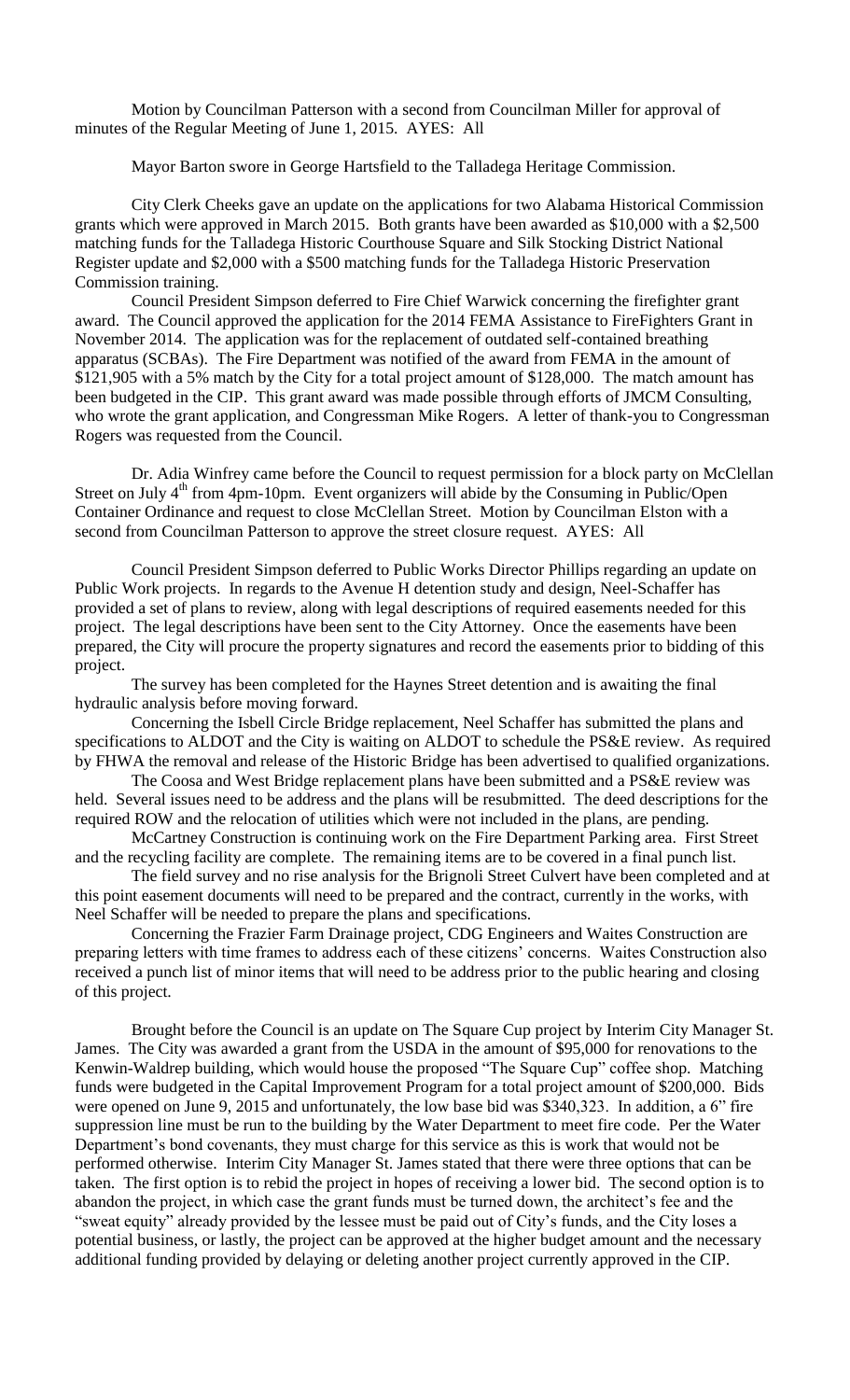Council President Simpson suggested the project be put on hold until it could be re-bid and have the architect look over it again.

**Resolution #3512** authorizing a weed abatement lien for vacant lot on Knox Street (Parcel ID# 1306233015010000) **Resolution #3513** authorizing a weed abatement lien for vacant lot on Knox Street (Parcel ID# 1306233015009000) **Resolution #3514** authorizing a weed abatement lien for 720 Pulliam Street. **Resolution #3515** authorizing a weed abatement lien for 629 Knox Street. **Resolution #3516** authorizing a weed abatement lien for vacant lot on McAlpine Street (Parcel ID# 1308281017034000) **Resolution #3517** authorizing a weed abatement lien for vacant lot on corner of Savory and College Streets (Parcel ID# 1308284002003000) **Resolution #3518** authorizing a weed abatement lien for 205 Alexander Street. **Resolution #3519** authorizing a weed abatement lien for 406 East Parkway. **Resolution #3520** authorizing a weed abatement lien for 502 East Parkway. **Resolution #3521** authorizing a weed abatement lien for Radio Station Highway 21 South. **Resolution #3522** authorizing a weed abatement lien for 716 Coleman Drive. **Resolution #3523** authorizing a weed abatement lien for 940 Brecon Access Road. **Resolution #3524** authorizing a weed abatement lien for United Steel Workers Local 1522. **Resolution #3525** authorizing a weed abatement lien for 413 East Sloan Avenue. **Resolution #3526** authorizing a weed abatement lien for vacant lot on Adams Avenue (Parcel ID# 1308272014001000) **Resolution #3527** authorizing a weed abatement lien for 305 Adams Avenue. **Resolution #3528** authorizing a weed abatement lien for vacant lot on North Spring Street (Parcel ID# 1308272014007001) **Resolution #3529** authorizing a weed abatement lien for 216 Court Street North. **Resolution #3530** authorizing a weed abatement lien for 107 Woodland Drive.

Motion by Councilman Elston with a second from Councilman Patterson to approve Resolutions #3512-3530. Roll Call. AYES: All

**Resolution #3531** approving a contract with Cornerstone Masonry of Alabama to repair the Oak Hill Cemetery entrance gates for a cost of \$6,750.00.

Motion by Councilman Elston with a second from Councilman Patterson to approve Resolution #3531. Roll Call. AYES: All.

**Resolution #3532** approving the City Manager contract with William Patrick Bryant.

Motion by Councilman Patterson with a second from Councilman Miller to approve Resolution #3532. Roll Call. AYES: All.

Motion by Councilman Miller with a second from Councilman Patterson to excuse the absence of Councilman Ballow. AYES: All.

**Resolution #3533** approving a travel advance request for Ken Heath, Revenue Officer.

Motion by Councilman Miller with a second from Councilman Patterson to approve Resolution #3533. Roll Call. AYES: All.

**Resolution #3534** approving the contract for July 4<sup>th</sup> entertainment with Larry Daniel for \$350.00.

Motion by Councilman Elston with a second from Councilman Elston with a second from Councilman Patterson. Roll Call. AYES: All.

**Resolution #3535** approving the contract with Neel-Schaffer Inc. for design and bid document preparation for the Brignoli Culvert Replacement at a cost of \$11,750.00.

Motion by Councilman Miller with a second from Councilman Patterson to approve Resolution #3535. Roll Call. AYES: All.

**Resolution #3536** approving contract renewal for third year with Armstrong LLC for cutting and clearing of overgrown nuisance lots.

Motion by Councilman Elston with a second from Councilman Patterson to approve Resolution #3536. Roll Call. AYES: All.